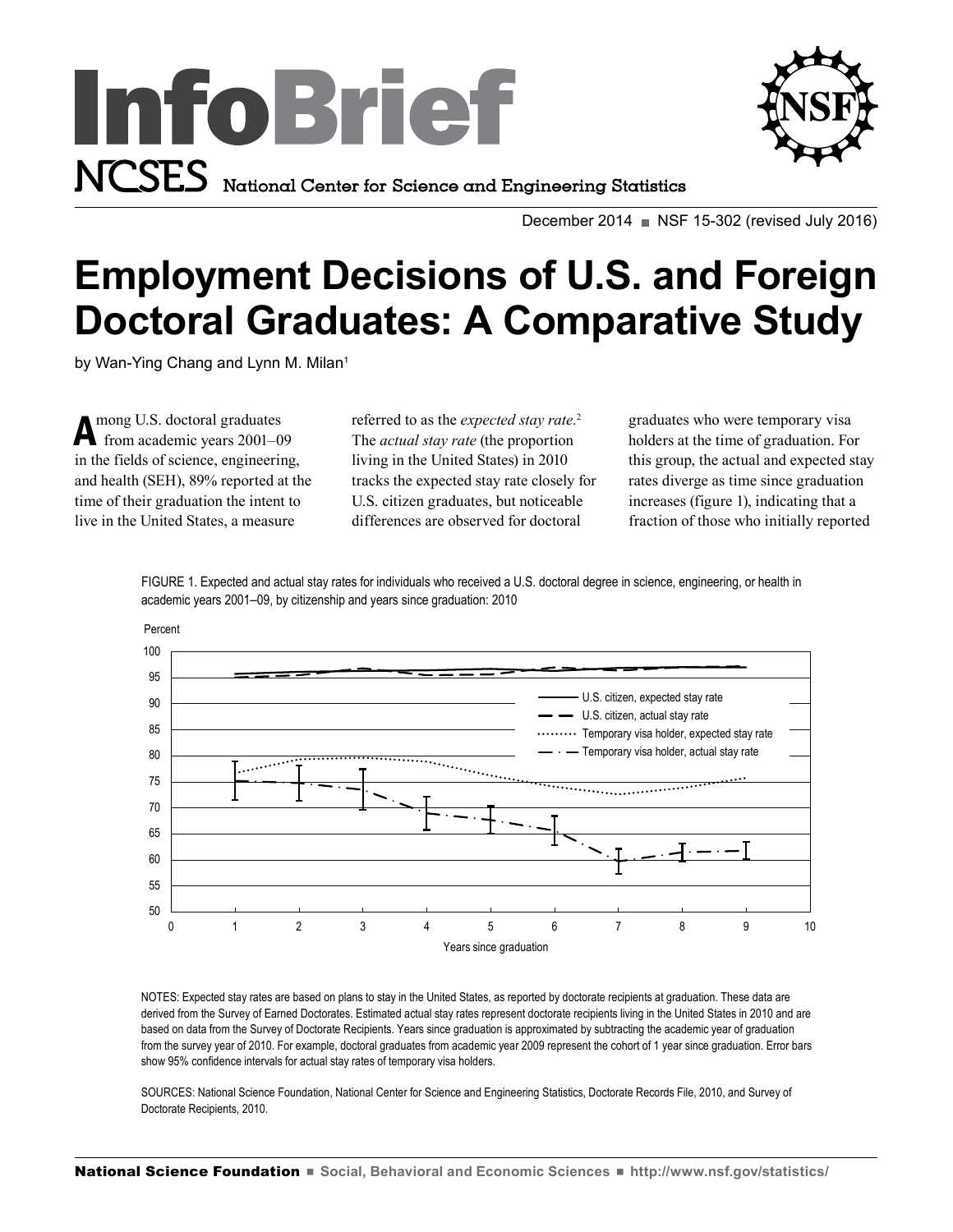an intention to stay eventually left the United States.

With the rising international mobility of the highly skilled SEH workforce, policymakers and researchers are interested in understanding the factors influencing their employment destination decisions (Auriol, Misu, and Freeman 2013). This InfoBrief combines data from the 2010 Survey of Doctorate Recipients (SDR), the 2010 Doctorate Records File (DRF), and the 2010 National Survey of College Graduates (NSCG) to define five distinct doctoral populations (table 1). With the recently expanded coverage of the SDR, four U.S.-earned doctorate groups can be identified by their U.S. citizenship status at the time of graduation (U.S. citizen or temporary visa holder) and their residency location in 2010 (United States or abroad). An additional group, foreign-earned doctorates living in the United States, is available from the NSCG, which provides coverage for the U.S.-residing, college-educated population only. These analysis groups will be compared in terms of employment outcomes and working conditions, and the associations between their employment characteristics and ratings of job factors will be examined to shed light on issues potentially influencing their employment decisions.

# **Employment Outcomes** *Employment Sector*

The choice of employment sector is generally related to degree field (see, e.g., NSF/NCSES 2014, table 12); however, residency location also impacts the choice of sector. For instance, the two U.S. citizen groups with U.S. doctorates—those living in the United States and those living abroad—share similar distributions of degree field but different distributions of employment sector, suggesting that employment opportunities by sector are likely related to their residency location (figure 2).

TABLE 1. Analysis group, sample size, population size, and data source for individuals who received a doctoral degree in science, engineering, or health in academic years 2001–09 and were employed full time in 2010

| Analysis group                                                    | Sample size | Population size | Data source |
|-------------------------------------------------------------------|-------------|-----------------|-------------|
| U.S. doctorate holder                                             |             |                 |             |
| U.S. citizen living in the United States                          | 6.058       | 131.400         | SDR and DRF |
| U.S. citizen living abroad                                        | 315         | 5.400           | SDR and DRF |
| Temporary U.S. visa holder living in the United States            | 2.660       | 61.000          | SDR and DRF |
| Temporary U.S. visa holder living abroad                          | 2.123       | 26.600          | SDR and DRF |
| Foreign doctorate holder living in the United States <sup>a</sup> | 207         | 55.900          | <b>NSCG</b> |

DRF = Doctorate Records File; NSCG = National Survey of College Graduates; SDR = Survey of Doctorate Recipients.

<sup>a</sup> U.S. resident with foreign doctorate includes U.S. citizens and non-U.S. citizens living in the United States in 2010. Doctoral degree type and doctoral institution location for this analysis group were self-identified by respondents to the NSCG. The NSGC represents a broader doctoral population (e.g., including nonresearch doctorates) than the U.S. research doctorate population defined by the SDR and the DRF, from which the other four analysis groups arise. The small sample size of the NSCG group precludes including them in some analyses.

SOURCES: National Science Foundation, National Center for Science and Engineering Statistics, Doctorate Records File, 2010, Survey of Doctorate Recipients, 2010, and National Survey of College Graduates, 2010.

The contrast is even greater among the two groups of temporary visa holders when controlled for broad degree field (table 2). In engineering, temporary visa holders living in the United States were more likely to work in private, for-profit industry (66.4%) than were those living abroad (30.5%). In the fields of computer and mathematical sciences, physical and related sciences, engineering, and health, temporary visa holders living abroad were more likely than those living in the United States to work in the academic sector.

## *Primary Work Activity*

Primary work activities (i.e., activities occupying the most working hours during a typical work week) were classified into three categories: research and development (R&D activities include basic research, applied research, development, and design); teaching; and all other activities. The overall proportion of individuals working primarily in R&D differs across the five groups (figure 3). U.S. citizens living in the United States are the least likely group to work primarily in R&D (47.4%), whereas temporary visa holders living in the United States

are the most likely group (67.5%) to work in R&D, excluding U.S. residents with foreign doctorates due to their small sample size.<sup>3</sup> Even after the analysis controlled for degree field, employment sector, sex, and degree year, the overall difference among the groups in their likelihood of working primarily in R&D remained statistically significant.

### *Job Satisfaction*

Survey respondents were asked to rate their overall satisfaction with their principal job on a four-point scale, from "very satisfied" to "very dissatisfied." The two groups of U.S. citizens had a higher proportion of "very satisfied" (48.3% and 51.9% for residing in the United States and abroad, respectively) than did the two groups of temporary visa holders (29.7% and 33.8% for residing in the United States and abroad, respectively). However, if both positive categories ("very satisfied" and "somewhat satisfied") are combined, the five groups are essentially the same at about 90%.

Satisfaction ratings were also reported for each of the following nine job aspects: salary, benefits, job security,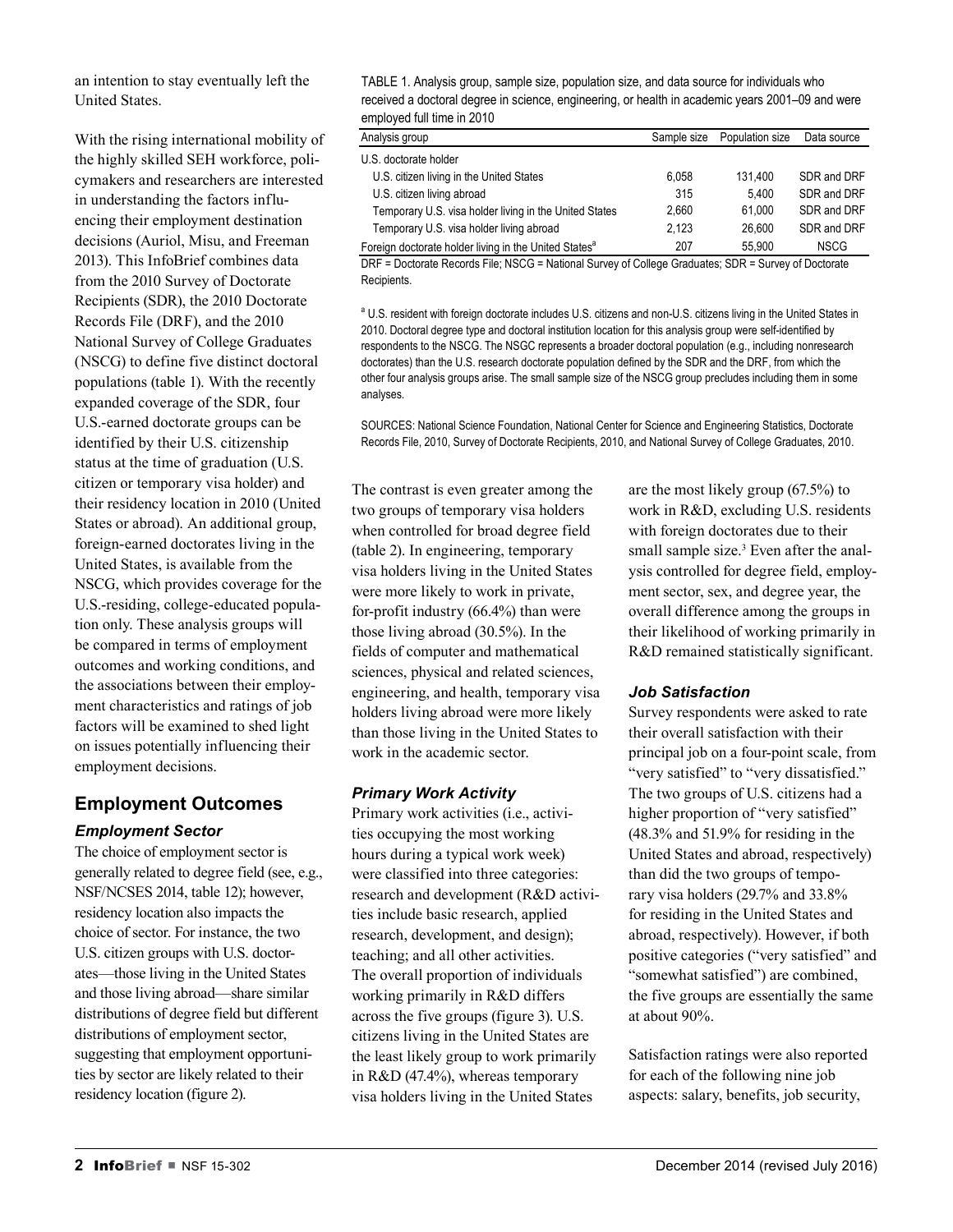FIGURE 2. Employment sector, by doctoral degree origin, citizenship at time of graduation, and current residency: 2010

Percent



NOTES: Other sector includes 2-year colleges, community colleges, technical institutes, and other precollege institutions; self-employment or business ownership; and other employers not broken out separately. Government includes U.S. federal, state, and local government; also includes foreign governments for respondents not residing in the United States. Private, for-profit sector excludes those self-employed in an incorporated business. Academia includes 4-year colleges or universities, medical schools (including university-affiliated hospitals or medical centers), and university-affiliated research institutes.

SOURCES: National Science Foundation, National Center for Science and Engineering Statistics, Survey of Doctorate Recipients, 2010, and National Survey of College Graduates, 2010.

job location, opportunities for advancement, intellectual challenge, level of responsibility, degree of independence, and contribution to society. For each job aspect, a comparison of the odds of being very satisfied with the aspect was made across the analysis groups while controlling for sex, broad degree field, degree year, and employment sector. The estimated odds ratios, which represent the odds of individuals in a category being very satisfied relative to those in the reference category (while holding other factors constant) are shown in table 3. Odds ratios differing significantly from the value of 1 indicate evidence of different odds of being very satisfied. An odds ratio greater than 1 indicates the specified level has higher odds of being very satisfied with the job aspect, whereas an odds ratio less than 1 has lower odds.

Employment sector and analysis group are the two dominating factors. When other factors are held constant, people

who work in the private and government sectors have lower odds than those who work in academia of being very satisfied with their job's level of responsibility. Those in all nonacademic sectors have lower odds of being very satisfied with their job's intellectual challenge and degree of independence, but they have higher odds of being very satisfied with salary. The two U.S. citizen groups and the foreign doctorate group, in general, have higher odds of being very satisfied with almost all job aspects when compared to the temporary visa holders living in the United States. Between the two groups of temporary visa holders, those living abroad have lower odds of being very satisfied with their job benefits but have higher odds regarding salary, job security, location, and opportunities for advancement.

# **Working Conditions**

## *Job Benefits*

The five analysis groups were compared with respect to whether their principal job offered four types of benefits: health insurance, employercontributed pension or retirement plan, profit-sharing plan, and paid vacation or sick days (table 4). The three groups residing in the United States were more likely to have been offered health insurance than were the two groups living abroad. After the analysis controlled for degree field, employment sector, sex, and degree year, the three U.S.-residing groups were still more likely to have been offered health insurance than the U.S. citizens living abroad.

The analysis groups were also compared with regard to their attendance at professional meetings and conferences during the past 12 months. If we exclude the foreign doctorate group due to their small sample size, temporary visa holders living in the United States had the lowest rate of attendance (64.8%) compared to the rates of attendance for U.S. citizens living in the United States (73.4%), U.S.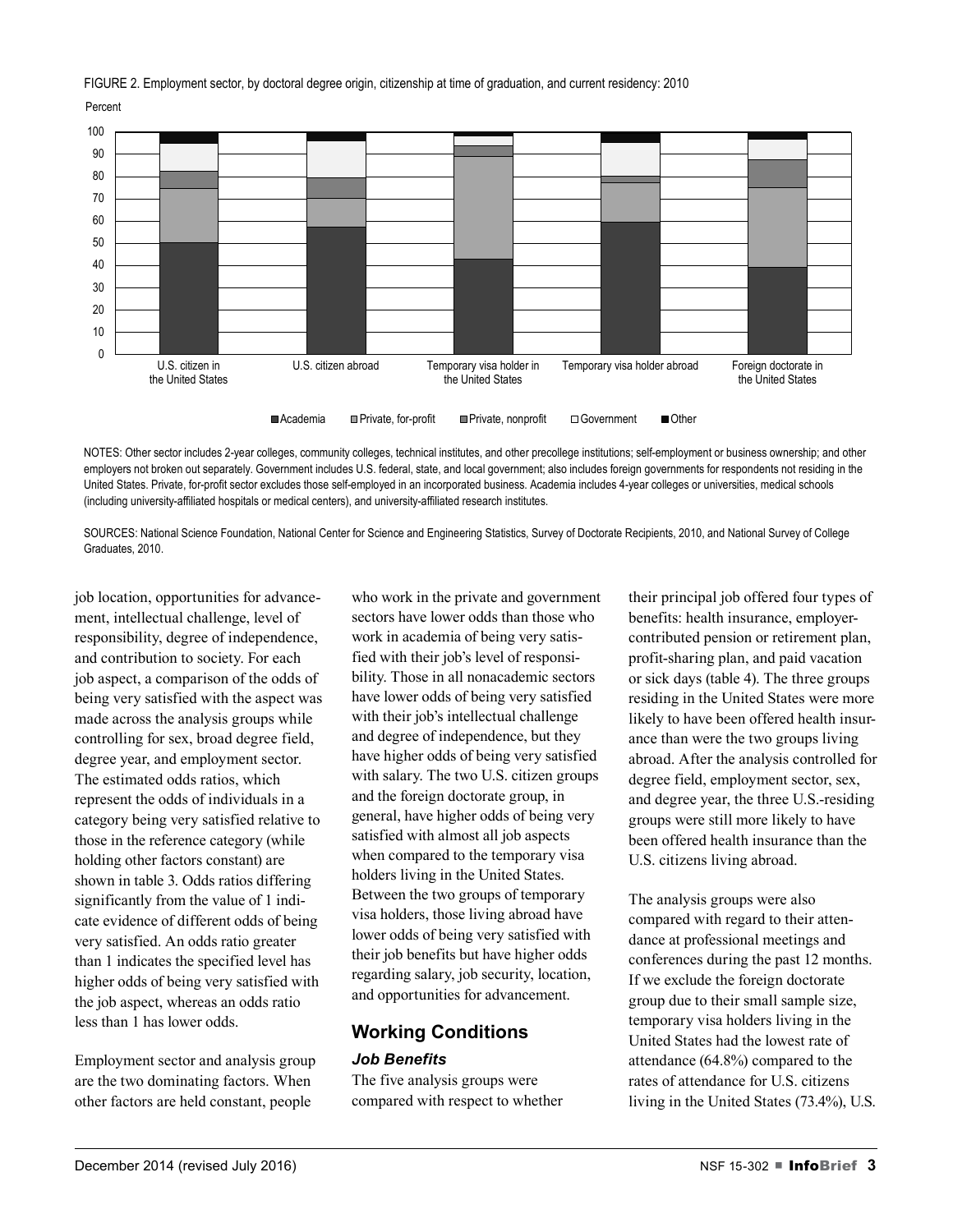TABLE 2. Employment sector for temporary visa holders, by residency location and selected broad field of doctorate: 2010

(Percent distribution)

|                                                           |                       | Private,                | Private,  |                         | Other   |
|-----------------------------------------------------------|-----------------------|-------------------------|-----------|-------------------------|---------|
| Broad field of doctorate and analysis group               | Academia <sup>a</sup> | for-profit <sup>b</sup> | nonprofit | Government <sup>c</sup> | sectord |
| Biological, agricultural, and environmental life sciences |                       |                         |           |                         |         |
| All temporary U.S. visa holders                           | 58.2                  | 22.0                    | 7.3       | 10.7                    | 1.7     |
| In the United States                                      | 58.9                  | 25.6                    | 8.5       | 5.4                     | S       |
| Abroad                                                    | 56.3                  | 12.5                    | 4.2       | 22.9                    | 4.2     |
| Computer and mathematical sciences                        |                       |                         |           |                         |         |
| All temporary U.S. visa holders                           | 51.4                  | 42.1                    | 2.8       | 2.8                     | 1.9     |
| In the United States                                      | 43.0                  | 51.9                    | 2.5       | D                       | S       |
| Abroad                                                    | 75.0                  | 14.3                    | 3.6       | 7.1                     | 3.6     |
| Physical and related sciences                             |                       |                         |           |                         |         |
| All temporary U.S. visa holders                           | 48.9                  | 33.8                    | 2.9       | 10.1                    | 3.6     |
| In the United States                                      | 45.5                  | 41.6                    | 3.0       | 6.9                     | 3.0     |
| Abroad                                                    | 57.9                  | 13.2                    | 2.6       | 18.4                    | 7.9     |
| Social sciences                                           |                       |                         |           |                         |         |
| All temporary U.S. visa holders                           | 63.7                  | 12.4                    | 6.2       | 12.4                    | 4.4     |
| In the United States                                      | 68.5                  | 16.7                    | 7.4       | 3.7                     | 3.7     |
| Abroad                                                    | 59.3                  | 10.2                    | 5.1       | 20.3                    | 5.1     |
| Engineering                                               |                       |                         |           |                         |         |
| All temporary U.S. visa holders                           | 34.0                  | 56.7                    | 2.6       | 5.1                     | 1.6     |
| In the United States                                      | 26.2                  | 66.4                    | 3.1       | 3.5                     | 0.9     |
| Abroad                                                    | 56.1                  | 30.5                    | S         | 8.5                     | 3.7     |
| Health                                                    |                       |                         |           |                         |         |
| All temporary U.S. visa holders                           | 55.2                  | 27.6                    | 6.9       | 6.9                     | 3.4     |
| In the United States                                      | 44.4                  | 38.9                    | 11.1      | 5.6                     | D       |
| Abroad                                                    | 72.7                  | 9.1                     | D         | 9.1                     | 9.1     |

D = suppressed to avoid disclosure of confidential information. S = suppressed for reliability; coefficient of variation exceeds 50%.

<sup>a</sup> Academia includes 4-year colleges or universities, medical schools (including university-affiliated hospitals or medical centers), and university-affiliated research institutes.

<sup>b</sup> Private, for-profit sector excludes those self-employed in an incorporated business.

 $\textdegree$  Government sector includes U.S. federal, state, and local governments. Also includes foreign governments for respondents not residing in the United States.

<sup>d</sup> Other sector includes 2-year colleges, community colleges, technical institutes, and other precollege institutions; self-employment or business ownership; and other employers not broken out separately.

SOURCES: National Science Foundation, National Center for Science and Engineering Statistics, Survey of Doctorate Recipients, 2010, and National Survey of College Graduates, 2010.

citizens living abroad (81.5%), and temporary visa holders living abroad (80.5%). After the analysis controlled for employment sector, degree field, sex, and degree year, the differences were still significant.

### *Postdoctoral Positions*

Among recent U.S. doctoral graduates who were employed full time, 15.9% were working in postdoctoral posi-

tions (postdoc position). In the fields of biological and life sciences and of physical sciences, where postdoc positions are more common, those residing outside their region of origin (i.e., temporary visa holders living in the United States and U.S. citizens living abroad) were almost twice as likely as their counterparts within their native region to report working in a

postdoc position. As shown in figure 4, a similar pattern was observed for the remaining fields of study.

Among those holding postdoc positions as their principal jobs, about 30% selected the reason "Postdoc generally expected for a career in this field," and 13% selected "Other employment not available" as their most important reason for taking a postdoc position (for further information on the reasons for accepting postdoc positions, see [NSB 2014:5-32, 5-34]). Other reasons selected as most important include "Work with a specific person or in a specific place" (18.2%), "Additional training in PhD field" (18.1%), "Training in an area outside of PhD field" (17.0%), and "Some other reason" (3.9%).

## *Job Transitions*

Among individuals working during both the week of 1 October 2008 and of 1 October 2010,<sup>4</sup> their report of changes in their principal jobs were compared across groups—excluding foreign doctorates, due to their small sample size (figure 5). U.S. citizens living abroad were most likely to have experienced a change in their job and/ or their employer between the two years (44.7%), compared with about 30% for the other three groups. When those who experienced a change were given a list of nine reasons for changing their employer or their job and were asked to select as many reasons that apply, the five most common reasons reported were "pay, promotion opportunities" (58.1%), followed by "working conditions" (32.3%), "change in career or professional interests" (32.3%), "job location" (29.0%), and "laid off" or job terminated" (22.6%). When compared across groups, U.S. citizens living in the United States reported a higher proportion of "pay, promotion opportunities" and a lower proportion of "change in career or professional interests" than the two temporary visa holder groups. The two groups living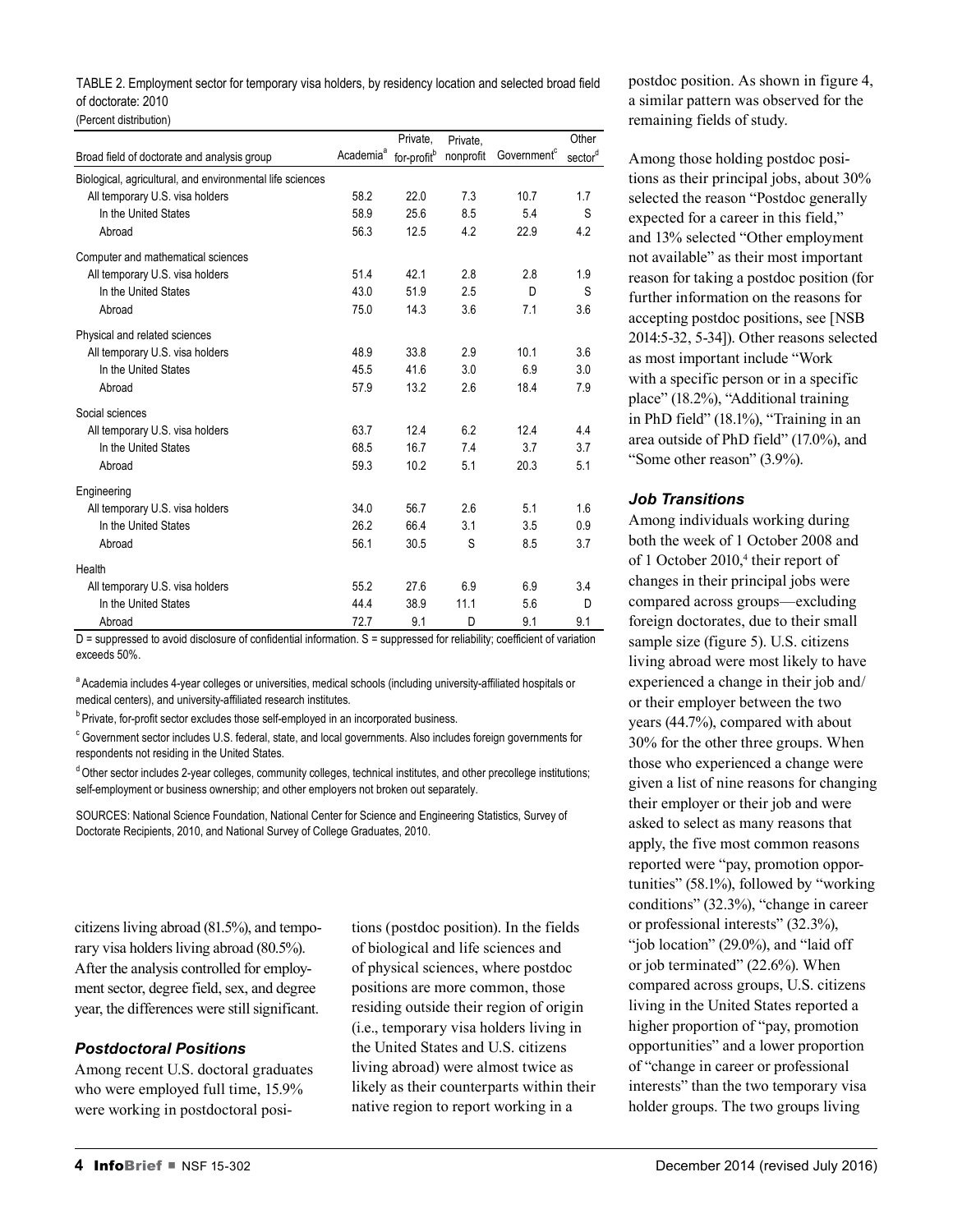FIGURE 3. Distribution of primary work activities, by doctoral degree origin, citizenship at time of graduation, and current residency: 2010





NOTE: R&D includes basic research, applied research, development, and design.

SOURCES: National Science Foundation/National Center for Science and Engineering Statistics, Survey of Doctorate Recipients, 2010, and National Survey of College Graduates, 2010.

abroad were more likely to report "job location" as a reason (42.9% and 35.3% for U.S. citizens and temporary visa holders, respectively) than were the two U.S.-residing groups (28.4% and 25.6% for U.S. citizens and temporary visa holders, respectively).

# **Residency Location of Temporary Visa Holders**

We examined the likelihood of living in the United States during the survey reference period in 2010 for full-time employed doctorate recipients who held a temporary visa at the time of their doctoral graduation. The analysis was performed using only the two temporary visa holder groups. Included in the analysis were factors describing their doctoral education characteristics (degree field, degree year, type of primary financial support, Carnegie classification of their doctoral institution); background (sex, marital status at time of doctoral graduation, region of citizenship origin); postgraduation

plan (i.e., having a definite commitment of employment); and perceived importance of nine job aspects (using dichotomous indicators).<sup>5</sup> The estimated odds ratios, which represent the odds of living in the United States for individuals in one category relative to those in the reference category (while holding other factors constant), are shown in table 5.

The following factors were statistically significant in predicting the likelihood of living in the United States: sex, degree field, source of financial support, region of origin, marital status, and postgraduation plan. Specifically, when holding other factors constant, temporary visa holders with the following characteristics had higher odds of living in the United States:

- Females compared to males
- Individuals with degrees outside of social sciences and health
- Those whose doctoral education was primarily supported by research or teaching assistantships compared to those supported primarily by fellowships
- Graduates with definite commitments for postgraduation employment at the time of their doctoral graduation
- Individuals from Asia compared to those from Central or South America
- Those who were married compared to those who were never married at the time of their doctoral graduation

In addition, if temporary visa holders rated salary, benefits, or job security as very important, they had higher odds of residing in the United States. If, however, they rated intellectual challenge, level of responsibility, or independence as very important, they had higher odds of living abroad in 2010.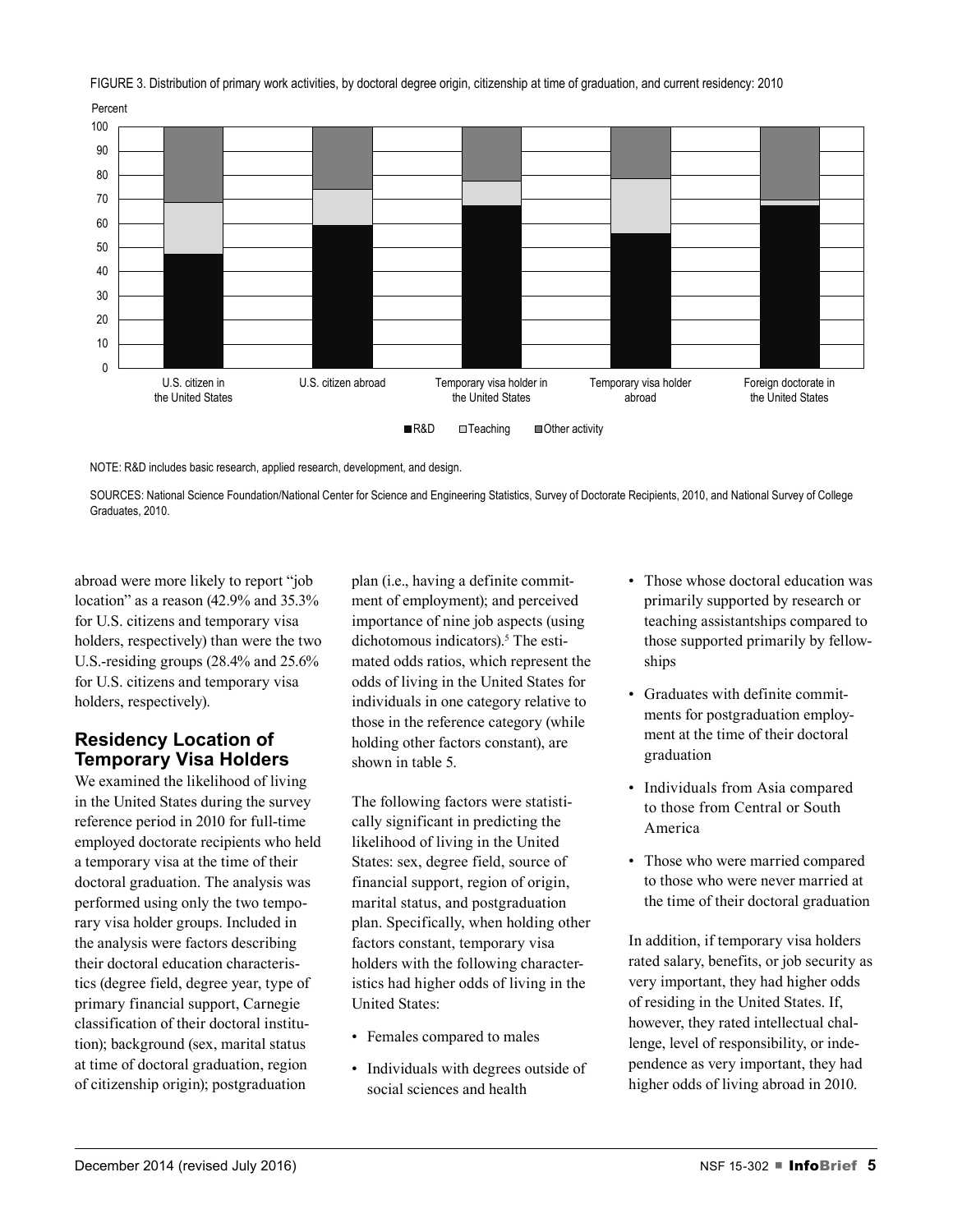| TABLE 3. Estimates of odds ratios of being very satisfied with each of nine job aspects |  |  |
|-----------------------------------------------------------------------------------------|--|--|
|                                                                                         |  |  |

| Categorical factor (specified level versus           |         |                 | Job      | Job      | Advancement   | Intellectual | Level of       | Degree of    | Contribution |
|------------------------------------------------------|---------|-----------------|----------|----------|---------------|--------------|----------------|--------------|--------------|
| reference level)                                     | Salary  | <b>Benefits</b> | security | location | opportunities | challenge    | responsibility | independence | to society   |
| Sex                                                  |         |                 |          |          |               |              |                |              |              |
| Female versus male                                   | $1.21*$ | 1.01            | 0.95     | 1.10     | 0.95          | 1.01         | 1.04           | 1.02         | 1.15         |
| Degree field                                         |         |                 |          |          |               |              |                |              |              |
| Computer sciences, mathematics, and statistics       |         |                 |          |          |               |              |                |              |              |
| versus health                                        | 2.44    | 1.04            | 0.95     | 0.94     | 1.53          | 2.01         | 1.82           | 1.73         | 1.55         |
| Biological and life sciences versus health           | 0.97    | 0.59            | $0.42*$  | 0.72     | 0.89          | 1.64         | 1.58           | 1.17         | 1.32         |
| Physical sciences versus health                      | 1.14    | 0.51            | $0.41*$  | $0.50*$  | 0.91          | 1.47         | 1.29           | 1.19         | 1.03         |
| Social sciences versus health                        | 1.31    | 0.64            | 0.62     | 0.62     | 0.94          | 1.34         | 1.49           | 1.33         | 1.41         |
| Engineering versus health                            | 1.23    | 0.55            | 0.61     | 0.62     | 0.95          | 1.41         | 1.47           | 1.30         | 1.32         |
| <b>Employment sector</b>                             |         |                 |          |          |               |              |                |              |              |
| Private, for-profit versus academia                  | $2.66*$ | 1.25            | 1.24     | $1.33*$  | 0.97          | $0.56*$      | $0.66*$        | $0.60*$      | $0.59*$      |
| Private, nonprofit versus academia                   | $1.96*$ | 1.21            | 1.38     | 1.30     | 0.74          | $0.64*$      | $0.71*$        | $0.74*$      | 0.89         |
| Government versus academia                           | $2.46*$ | $1.84*$         | $2.63*$  | 0.85     | $0.70*$       | $0.65*$      | $0.65*$        | $0.52*$      | 1.10         |
| Other versus academia                                | $2.23*$ | 0.81            | $1.48*$  | $1.44*$  | $0.68*$       | $0.51*$      | 0.80           | $0.72*$      | $1.62*$      |
| Analysis group                                       |         |                 |          |          |               |              |                |              |              |
| U.S. citizen in the United States versus temporary   |         |                 |          |          |               |              |                |              |              |
| visa holder in the United States                     | $1.98*$ | $2.05*$         | $1.76*$  | $1.77*$  | $1.77*$       | $2.09*$      | $2.36*$        | $2.20*$      | $1.88*$      |
| U.S. citizen abroad versus temporary visa holder     |         |                 |          |          |               |              |                |              |              |
| in the United States                                 | $1.65*$ | $1.48*$         | $1.49*$  | $1.74*$  | $1.66*$       | $2.32*$      | $2.60*$        | $2.27*$      | $1.57*$      |
| Temporary visa holder abroad versus temporary        |         |                 |          |          |               |              |                |              |              |
| visa holder in the United States                     | $1.20*$ | $0.82*$         | $1.66*$  | $1.52*$  | $1.51*$       | 1.05         | 1.14           | 1.07         | 1.02         |
| Foreign doctorate holder in the United States versus |         |                 |          |          |               |              |                |              |              |
| temporary visa holder in the United States           | $1.20*$ | $1.81*$         | $1.70*$  | $1.83*$  | 1.44          | $2.38*$      | $1.65*$        | 1.20         | $1.63*$      |

 $\overline{p} = p \leq 0.05$ .

 $(D_{\text{max}})$ 

NOTES: An odds ratio greater than 1.00 indicates the specified level has higher odds of being very satisfied with a job aspect than the reference level. An odds ratio less than 1.00 indicates the specified level has lower odds of being very satisfied with a job aspect when compared to the reference level. Estimates of odds ratios were derived from logistic regression models. Due to space limitations, the estimated odds ratios for the factor of degree year are not presented. The logistic regression models were fitted using SAS 9.3 procedure SURVEYLOGISTIC; see SAS Institute Inc. 2011. *SAS/STAT 9.3 user's guide.* Cary, NC: Author.

SOURCES: National Science Foundation, National Center for Science and Engineering Statistics, Survey of Doctorate Recipients, 2010, and National Survey of College Graduates, 2010.

|                 |  |  | TABLE 4. Available job benefits, by doctoral degree origin, citizenship at time of graduation, and current |  |
|-----------------|--|--|------------------------------------------------------------------------------------------------------------|--|
| residency: 2010 |  |  |                                                                                                            |  |

| (Percent)                                            |                     |                                  |                   |               |
|------------------------------------------------------|---------------------|----------------------------------|-------------------|---------------|
| Analysis group                                       | Health<br>insurance | Pension or<br>retirement benefit | Profit<br>sharing | Paid<br>leave |
| U.S. doctorate holder                                |                     |                                  |                   |               |
| U.S. citizen living in the United States             | 95.5                | 84.8                             | 16.8              | 87.1          |
| U.S. citizen living abroad                           | 75.9                | 75.9                             | 11.1              | 92.6          |
| Temporary visa holder living in the United States    | 96.1                | 81.0                             | 28.0              | 90.5          |
| Temporary visa holder living abroad                  | 86.5                | 83.8                             | 20.3              | 88.7          |
| Foreign doctorate holder living in the United States | 94.6                | 75.1                             | 35.1              | 87.5          |

SOURCES: National Science Foundation, National Center for Science and Engineering Statistics, Survey of Doctorate Recipients, 2010, and National Survey of College Graduates, 2010.

# **Data Sources and Limitations**

Data presented in this InfoBrief are from the 2010 DRF, the 2010 SDR,

and the 2010 NSCG. The DRF is essentially a complete inventory of research doctorate degrees awarded since the 1920s. Since the 1950s, it has been

compiled from the Survey of Earned Doctorates (SED), an annual census of research doctorate recipients from accredited U.S. academic institutions. From the DRF, the SDR selects a sample of research doctorate recipients with degrees in SEH fields to follow over their careers. The SDR is conducted biennially, and the panel is refreshed each cycle with a sample from the DRF of recent SEH doctoral graduates.

The NSCG, in contrast, surveys individuals who received a bachelor's degree or higher and are living in the United States. Consequently, the NSCG includes college graduates who received their doctoral degree from a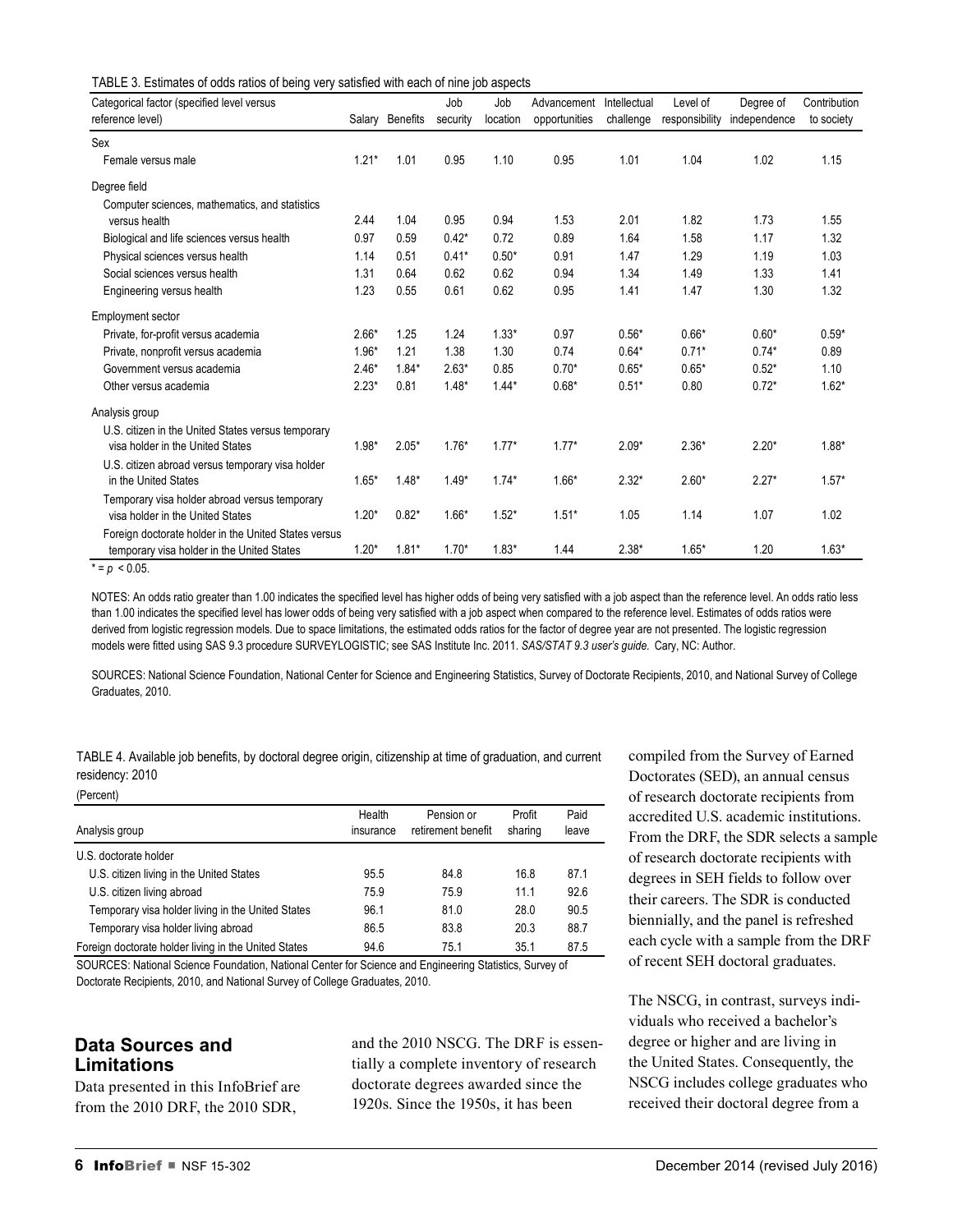FIGURE 4. U.S. doctorate recipients holding postdoctoral positions in selected science, engineering, and health fields, by citizenship at time of graduation and current residency: 2010

Percent



NOTES: The foreign doctorate group is not included in this graph because the National Survey of College Graduates questionnaire to which foreign doctorates responded did not contain a question about postdoctoral positions. Other sciences include computer sciences, mathematical sciences, social sciences, engineering, and health.

SOURCE: National Science Foundation, National Center for Science and Engineering Statistics, Survey of Doctorate Recipients, 2010.



FIGURE 5. Employment held during October 2008 and October 2010, by doctoral degree origin, citizenship at time of graduation, and current residency: 2010

NOTES: Data show work during the weeks of 1 October 2008 and of 1 October 2010. For foreign doctorate holders in the United States, some proportions are suppressed for reliability; the coefficient of variation exceeds 50%. Due to the small sample size of this group, foreign doctorates in the United States were excluded from statistical comparisons with the other groups.

SOURCES: National Science Foundation, National Center for Science and Engineering Statistics, Survey of Doctorate Recipients, 2010, and National Survey of College Graduates, 2010.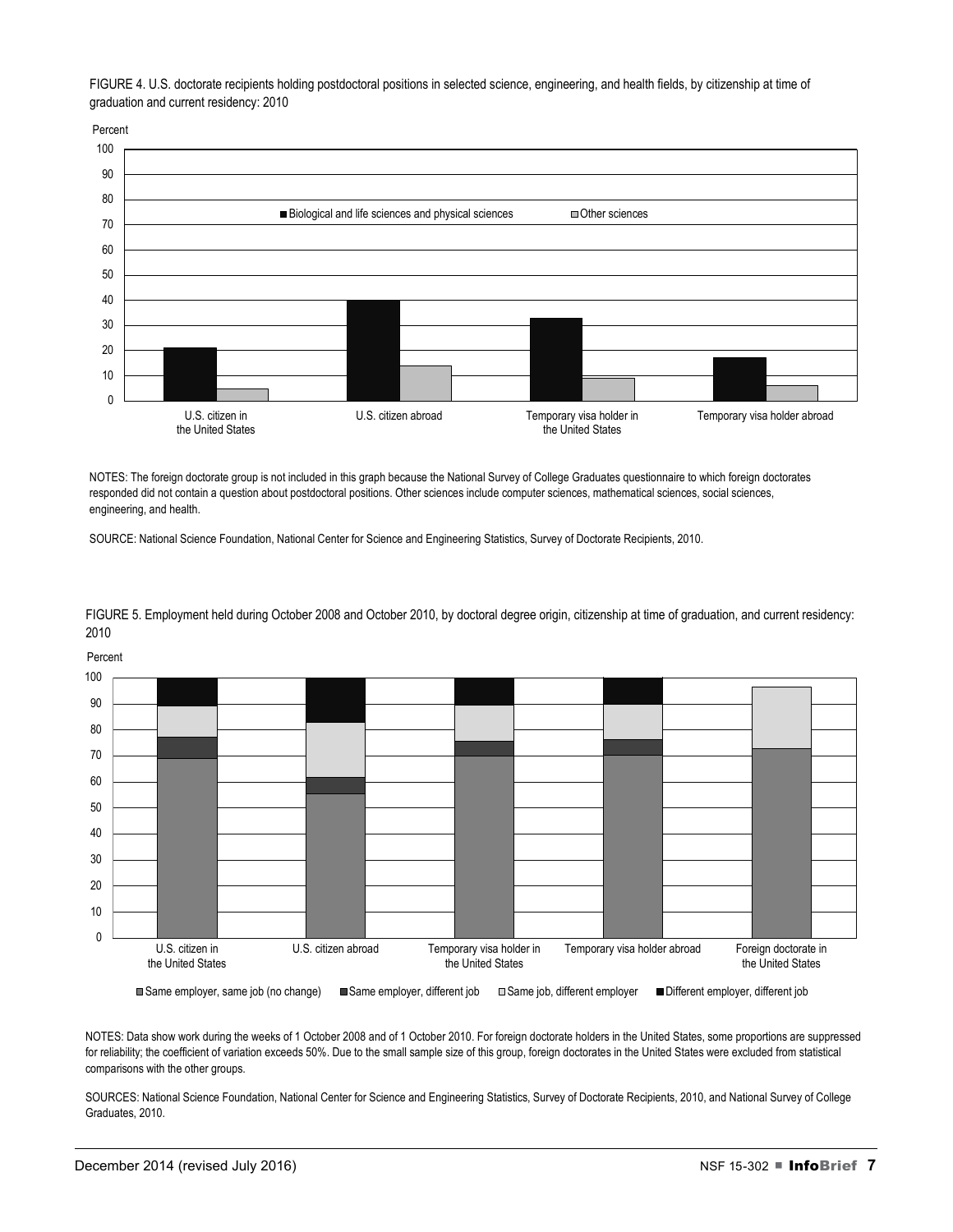| TABLE 5. Estimates of odds ratios of living in the United States during the 2010 survey reference period for full-time employed U.S. |
|--------------------------------------------------------------------------------------------------------------------------------------|
| doctorate recipients who were temporary visa holders at the time of their doctoral graduation                                        |

| Categorical factor and specified level versus<br>reference level | Estimate of<br>odds ratio | Categorical factor and specified level versus<br>reference level    | Estimate of<br>odds ratio |
|------------------------------------------------------------------|---------------------------|---------------------------------------------------------------------|---------------------------|
| Sex                                                              |                           | Region of origin                                                    |                           |
| Female versus male                                               | $1.12*$                   | Central and South America versus Asia                               | $0.40*$                   |
| Degree field                                                     |                           | European Union and Canada versus Asia                               | 1.00                      |
| Computer sciences, mathematics, and statistics                   |                           |                                                                     | $0.70*$                   |
| versus health                                                    | $1.45*$                   | Other regions versus Asia <sup>b</sup>                              |                           |
|                                                                  | $1.51*$                   | Job factor 1 (salary, benefits, job security) <sup>c</sup>          | $1.25*$                   |
| Biological and life sciences versus health                       |                           | One aspect very important versus none                               |                           |
| Physical sciences versus health                                  | $1.35*$                   | Two aspects very important versus none                              | $1.28*$                   |
| Social sciences versus health                                    | $0.60*$                   | Three aspects very important versus none                            | $1.84*$                   |
| Engineering versus health                                        | $1.49*$                   | Job factor 2 (challenge, independence, responsibility) <sup>c</sup> |                           |
| Degree year cohort                                               |                           | One aspect very important versus none                               | $0.71*$                   |
| 2000 versus 2009                                                 | 0.86                      | Two aspects very important versus none                              | $0.76*$                   |
| 2001 versus 2009                                                 | $0.68*$                   | Three aspects very important versus none                            | 0.82                      |
| 2002 versus 2009                                                 | $0.56*$                   | Job factor 3 (advancement, contribution to society) <sup>c</sup>    |                           |
| 2003 versus 2009                                                 | 0.79                      | One aspect very important versus none                               | 1.09                      |
| 2004 versus 2009                                                 | 0.77                      | Two aspects very important versus none                              | 1.15                      |
| 2005 versus 2009                                                 | 0.92                      | Job factor 4 (job location) $\textdegree$                           |                           |
| 2006 versus 2009                                                 | 0.94                      | One aspect very important versus none                               | 1.01                      |
| 2007 versus 2009                                                 | 1.23                      | Marital status                                                      |                           |
| 2008 versus 2009                                                 | $1.38*$                   | Never married versus married                                        | $0.62*$                   |
| Source of financial support                                      |                           | Divorced or widowed versus married                                  | 0.71                      |
| Research assistantship versus fellowship                         | $1.63*$                   | Unknown status versus married                                       | $2.58*$                   |
| Teaching assistantship versus fellowship                         | $1.53*$                   | Postgraduation plan                                                 |                           |
| Other sources versus fellowship <sup>a</sup>                     | $0.43*$                   | Definite commitment versus other                                    | $1.31*$                   |
|                                                                  |                           | Very high research institute                                        |                           |
|                                                                  |                           | Yes versus no                                                       | 0.91                      |

#### $* = p < 0.05$ .

<sup>a</sup> Other sources include grants, traineeships, internships, loans, personal savings and earnings, savings and earnings from others, employer reimbursement, foreign support, sources not specified, and missing responses.

<sup>b</sup> Other regions include Africa, the Caribbean, Oceania, and missing or unknown.

C Job factors are the sum of the listed dichotomous variables (e.g., a sum of 3 for job factor 1 indicates that salary, benefits, and job security are all very important; a sum of 2 indicates that two of these aspects are very important).

NOTES: An odds ratio greater than 1.00 indicates that the specified level has higher odds of living in the United States than the reference level. An odds ratio less than 1.00 indicates that the specified level has lower odds of living in the United States compared to the reference level. Estimates of odds ratios are derived from logistic regression models. The logistic regression models were fitted using SAS 9.3 procedure SURVEYLOGISTIC; see SAS Institute Inc. 2011. *SAS/STAT 9.3 user's guide.* Cary, NC: Author.

SOURCES: National Science Foundation, National Center for Science and Engineering Statistics, Survey of Doctorate Recipients, 2010, and National Survey of College Graduates, 2010.

foreign institution. Moreover, in the NSCG, respondents can self-report that they earned a "doctorate (e.g., PhD, DSc, EdD)." As such, foreign doctorate recipients from the NSCG likely represent a broader definition of doctoral graduates than do the research doctorates prescribed by the SED. Still, the sample size for the foreign doctoral population in the NSCG is limited, reflecting its proportionate representation in the

more general, U.S. college-educated population. Due to the small sample size and lack of information on their U.S. citizenship status at the time of graduation, a single group of foreign doctorates was defined for the comparative analysis. Although these foreign doctorates provide an interesting analysis group, their small sample size precluded their inclusion in certain comparisons.

Comparative terms in this report—such as *differed, more or less likely, higher or lower,* and *odds ratio greater or less than one*—are based on statistical tests for significant differences at the 95% level. Percentage comparisons in this report are based on unrounded counts.

### **Notes**

1. Wan-Ying Chang, Office of the Division Director, National Center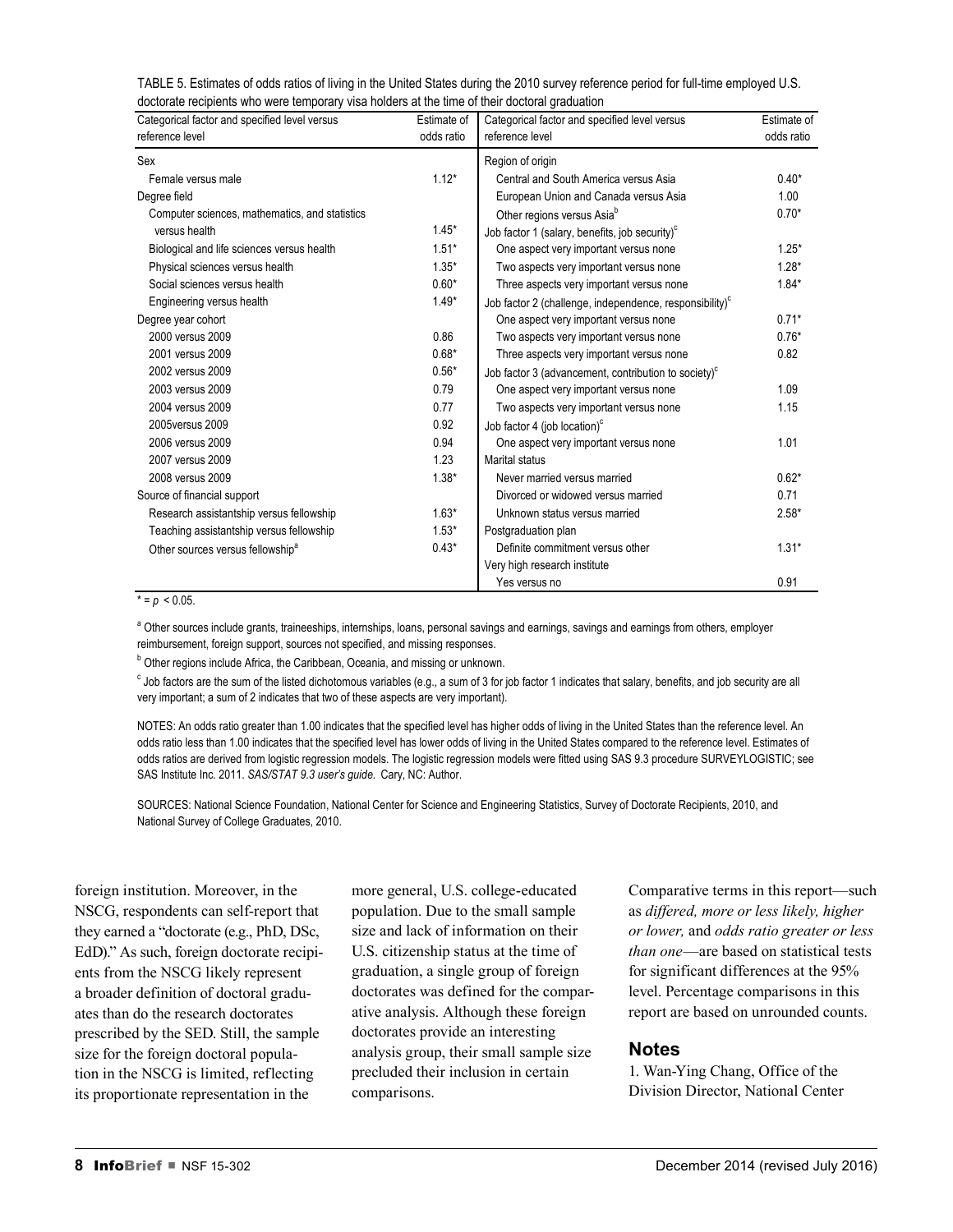for Science and Engineering Statistics, National Science Foundation, 4201 Wilson Boulevard, Suite 965, Arlington, VA 22230 (wchang@nsf. gov; 703-292-2310), and Lynn M. Milan, Human Resources Statistics Program, National Center for Science and Engineering Statistics, National Science Foundation, 4201 Wilson Boulevard, Suite 965, Arlington, VA 22230 (lmilan@nsf.gov; 703-292-2275).

2. Of those who responded to the question, 89% reported an intent to stay in the United States. However, 7% did not respond. Because we are comparing expected stay rates across years and the missing data rate varies from year to year, we are reporting all rates adjusted for missing data.

3. The estimate from the small sample of foreign doctorate holders has a

large standard error; hence, statistical comparisons between the foreign doctorates and other analysis groups are not significant. In order to make statistical comparative statements for the other groups, we had to exclude the foreign doctorates from the comparisons.

4. The week of 1 October 2008 and 1 October 2010 are the survey reference periods for the 2008 and 2010 SDR, respectively.

5. The data were reported on a fourpoint scale (from "very important" to "not important at all") but are practically dichotomous among the top two levels ("very important" and "somewhat important"). Hence, the original data were recoded into dichotomous variables, with "1" representing "very important."

## **References**

Auriol L, Misu M, Freeman RA. 2013. *Careers of Doctorates Holders: Analysis of Labor Market and Mobility Indicators.* STI Working Paper 2013/04. Paris: Directorate for Science, Technology, and Industry, OECD.

National Science Board (NSB). 2014. Science and Engineering Indicators 2014. NSB 14-01. Arlington, VA: National Science Foundation. Available at http://www.nsf.gov/statistics/ seind14/.

National Science Foundation, National Center for Science and Engineering Statistics (NSF/NCSES). 2014. Survey of Doctorate Recipients, 2013. Arlington, VA. Available at http://ncsesdata.nsf.gov/doctoratework/2013/.

Erratum: In table 5, the estimated odds ratio associated with "Degree year cohort, 2008 versus 2009" was placed a row too low, next to "Source of financial support." The table has been replaced with a corrected version.